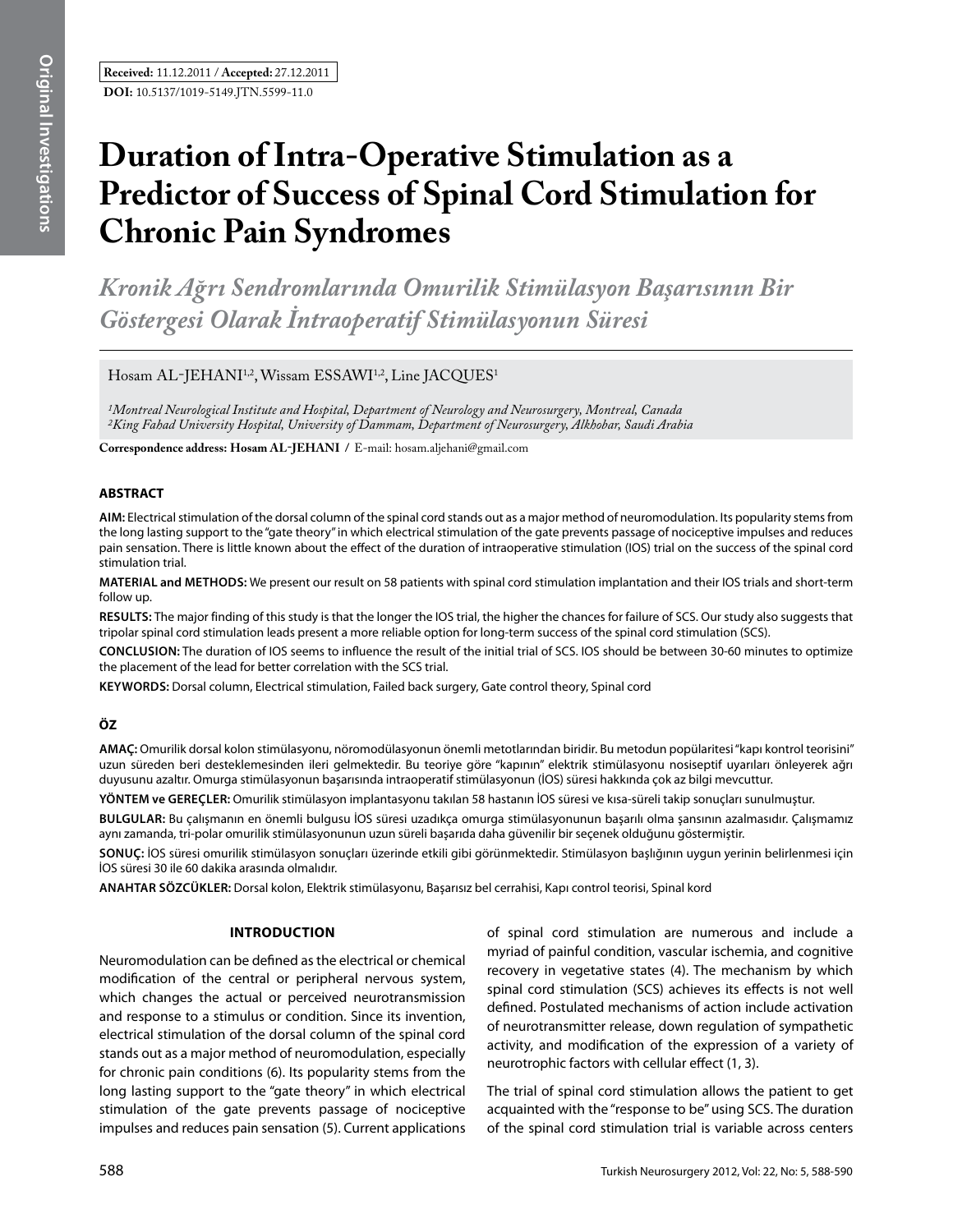of practice, with implantations undertaken the same day implantation to up to one month have been reported. Variability of the initial response assessment is an important confounding factor to implantation decisions that could potentially affect long-term outcome of the spinal cord stimulation.

There is little known about the effect of the duration of intraoperative stimulation trial on the success of the spinal cord stimulation trial. Our objective was to analyze the effect of the duration of IOS on the success of the trial of stimulation and elucidate potential effectors that could influence patient selection for SCS.

#### **materıal and Methods**

We conducted a retrospective analysis of prospectively collected data including all new spinal cord stimulation procedures, weather temporary or permanent, from June 2007 to June 2009. We excluded patients with pain syndromes other than failed back surgery syndrome (FBSS) and chronic regional pain syndrome (CRPS) to homogenize our cohort. A total of 58 cases were reviewed. One patient was excluded because the initial follow up was conducted in another hospital and information was not accessible.

All implantations were done by the senior author (L.J.) and all patients were evaluated and followed up following a standardized protocol at the pain clinic at the Montreal Neurological Institute and Hospital. After receiving the proper education and obtaining an informed consent, patients were submitted to the implantation of the surgical lead. Patients were placed in a prone position and received light sedation and local anesthesia to facilitate laminotomy and placement of the lead, after which the patients are allowed to be fully awake for the subsequent stimulation. The intraoperative stimulation was conducted through an externalized extension wire connected to a handheld modulator. The proper position of the lead was ensured by proper coverage of the painful area with paresthesia. The subcutaneous tissue and skin were closed in separate layers and a bulky adhesive dressing was applied ensuring air seal around the incision and the extension wire. The patients were discharged either the same day or the next day and were kept on oral antibiotics till the permanent implantation was undertaken. On the day of the temporary implantation, the patients were instructed to start the stimulation using a hand held programmer and evaluate their response. The majority of the trials were between 24

to 48 hours but some patients extended up to 72 hours. We proposed a "trial scale" that assessed the response to the trial of stimulation based on the degree of pain reduction and paresthesia coverage (Table I). If the trial is successful, patients were submitted to permanent implantation under general anesthesia, placed in a right lateral decubitus to facilitate the implantation and tunneling of the extension kit as well as the creation of the abdominal pocket to accommodate the internal pulse generator. The subcutaneous tissue and skin for both incisions were closed in two layers and the patients received oral antibiotics upon discharge for 3 days. The pain medication regimen is not adjusted till the first postoperative visit in the pain clinic usually within 2-3 weeks.

The duration of IOS trial was classified into 3 groups: less than 30 minutes, between 30 to 60 minutes, and more than 60 minutes. The polarity used for the surgical paddle-type leads were either bipolar configuration with 8 contacts or tripolar with 16 independent contacts. The statistical analysis was performed using the application Graphpad prism version 4.0 for windows.

#### **Results**

A total of 57 patients were included in this review. Of those, 6 patients (10.5%) were decided to have unsatisfactory trial of stimulation and were explanted. Fifty-one patients had permanent implantation. Of these 51 patients (80%) had FBSS and the remainder were patients with CRPS.

Patients who had IOS trial of less than 30 minutes constituted 21.05% of the cohort, 57.89% between 30-60 minutes, and 21.05% more than 60 minutes. A significant difference was observed for the excellent to good trial outcome with 30-60 minutes IOS ( $p = 0.061$ ). All trial failures occurred in patients with IOS trials more than 60 minutes. ( $p=0.0035$ , Pearson  $r=$ 8.55). The primary diagnosis and target cord segment (FBSS vs. CRPS, Axial back pain vs. leg pain vs. upper extremity in CRPS) did not influence the duration of the IOS.

Bipolar leads were used in 36 patients (63.1%) and tripolar leads were used in 21 patients (36.9%). Of bipolar leads IOS trials, 33% were less than 30 minutes, 55% between 30-60 minutes, and 11% more than 60 minutes. For the tripolar leads the distribution across IOS durations was 10%, 76%, and 14% respectively. Two failures were seen in bipolar leads and 4 were seen in tripolar leads. Together, these results suggest the propensity for the IOS using the tripolar leads to be more difficult and time consuming but on the other hand more

| <b>Criteria</b>                                                                                          |
|----------------------------------------------------------------------------------------------------------|
| >75% reduction of pain and optimal coverage                                                              |
| 65-75% reduction of pain, and optimal coverage                                                           |
| 50-65% reduction of pain and optimal coverage                                                            |
| <50% reduction of pain or incomplete coverage of painful area                                            |
| <50% reduction of pain and incomplete coverage of painful area<br>Team's deferral to proceed to phase II |
|                                                                                                          |

#### **Table I:** "Proposed" Trial Scale